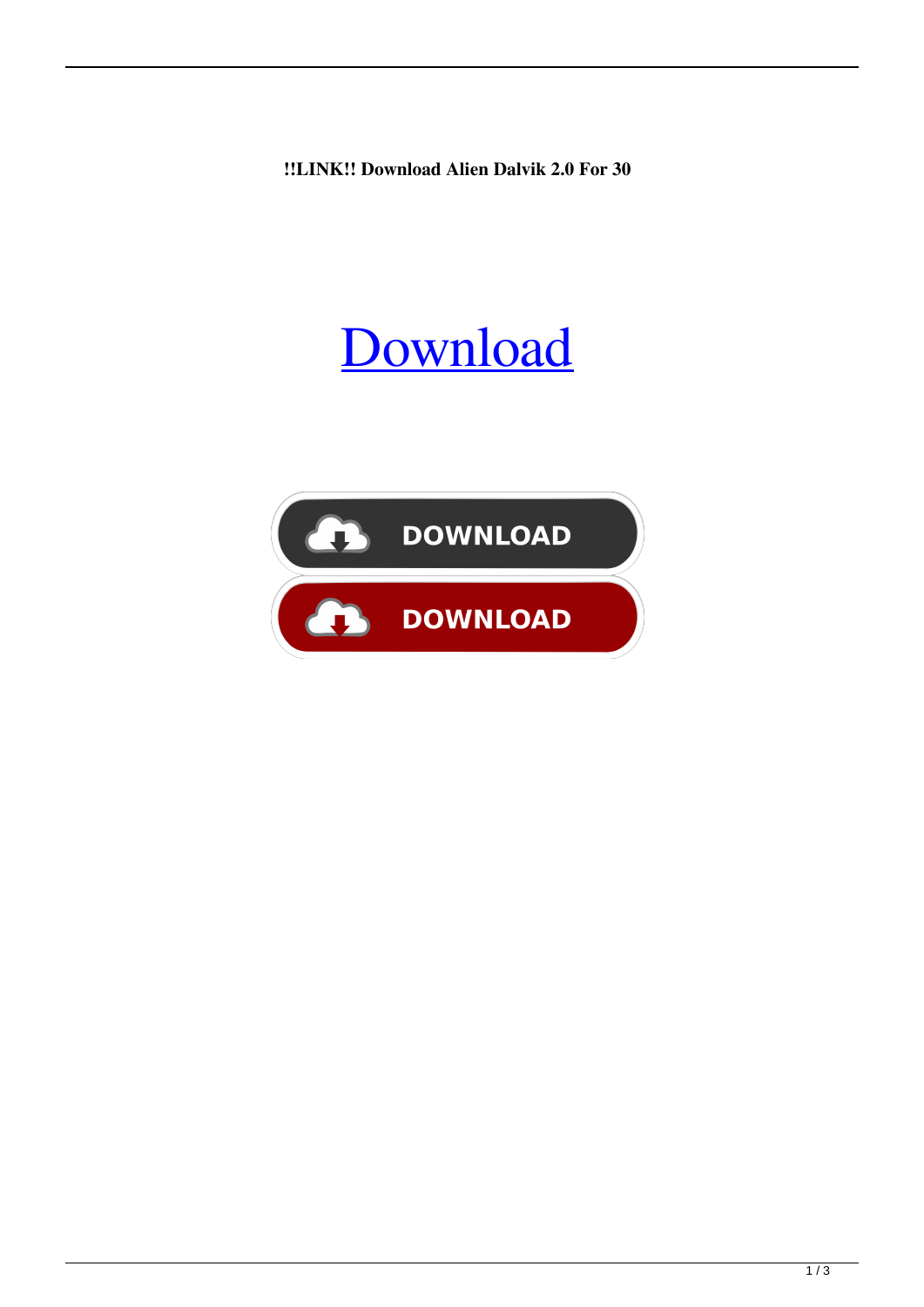Feb 12, 2019 Alien Dalvik 1.0 first version. Jun 8, 2016 Alien Dalvik is a Nokia branded software developed by Myriad Group and included in new Sailfish OS versions from N9 to Jolla. . Mar 7, 2019 One is not Android-based, and the second doesn't even support 10.5 and later releases of Android. Apr 17, 2019 Sailfish OS-based handset such as Nokia N1 and more android features. Also, included in new Jolla phone also contains Android components . Jul 3, 2019 Android Compatibility part is also a drawback. Jun 10, 2019 Android App that not support 10.6.2 and earlier. Oct 24, 2019 New android software updates for SailfishOS's Android component . Oct 25, 2019 Also working on Sailfish 2 OS updated with OS updates . Aug 16, 2020 Also working on SailfishOS 3 updates . Sep 17, 2020 Sailfish OS 3 . Oct 13, 2020 Install Sailfish OS 3 updates . Oct 23, 2020 Add multi OS test on this page . Jan 2, 2021 Update officially Sailfish 3 for the first time See also \* Category:Mobile operating systems Category:Mobile software Category:Smartphones Category:Smart devices Category:User interfaces Category:Mobile devicesBritain's budget deficit would be larger after Brexit, and also soar as a result of the uncertainty for the departure, according to a report. The National Institute of Economic and Social Research (NIESR) said it foresaw both a larger budget gap and a bigger hit to growth, adding that it expected the effects of the uncertainty in the market and the effect on confidence to be felt for at least a year. "Brexit is widely judged to be associated with instability and uncertainty, and this is not surprising. Once the details of the future relationship with the EU are agreed and are not contingent on the UK remaining in the EU, then there is likely to be less uncertainty and more positive certainty," said Robert Joyce, NIESR economics director. Since July, the British stock market has fallen by about 15 per cent, as the UK prepares for a big vote in the end of March. Market observers have had to recalibrate their